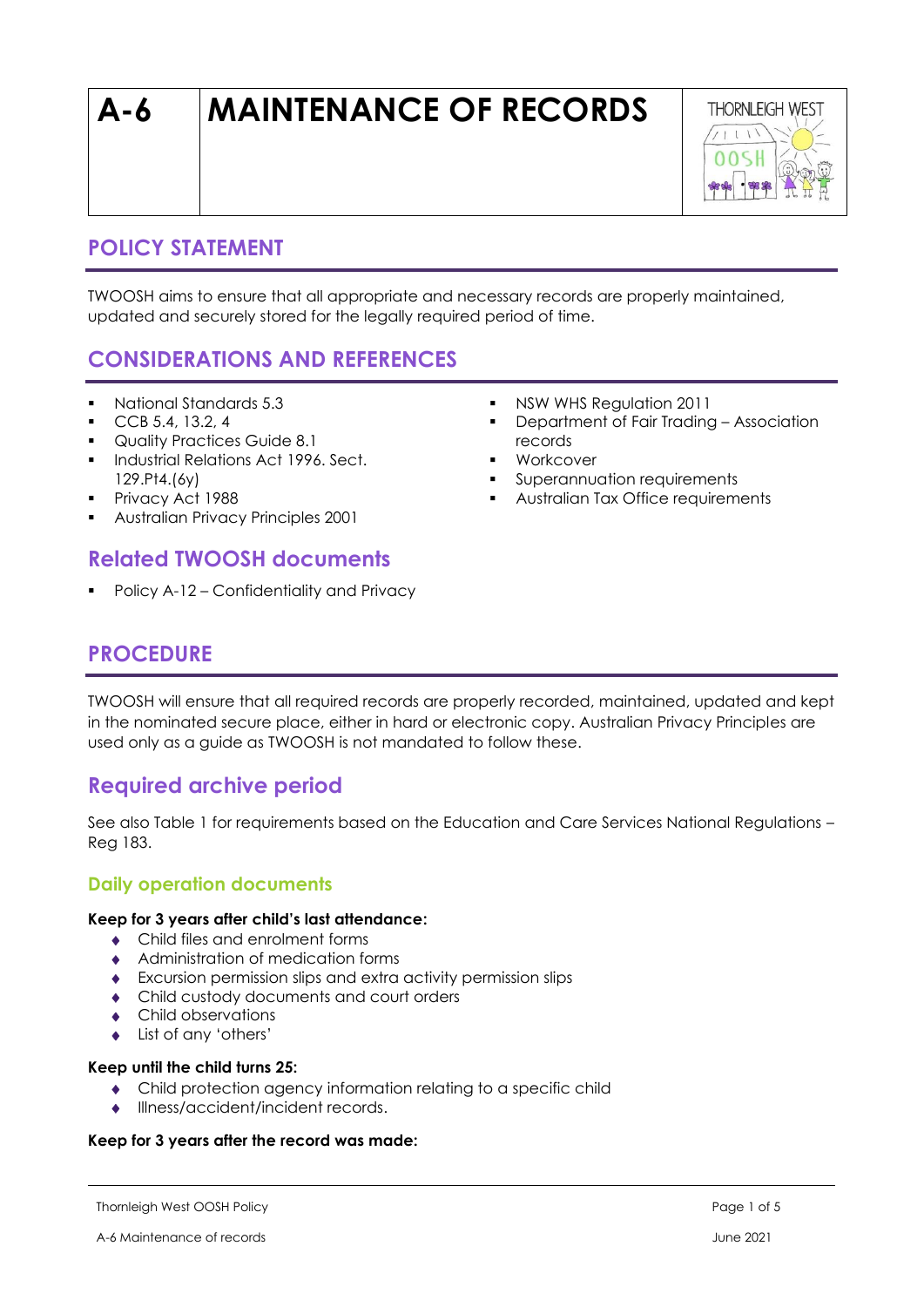- Daily records of attendance, until next assessment visit, or 3 years (whichever is later)
- Program related documentation including programs, learning stories , educator daily evaluations and reflections, activity plans, etc. Either in hard or electronic copies.

### **Financial/administration documents**

#### **Keep for 5 years:**

- ◆ Banking records
- ◆ Audit reports
- GST records (accounts folder)
- ◆ Petty cash receipt books and summary book
- Cheque butts and reconciliation and a list of all current cheque signatories
- ◆ CCS documentation
- **Inclusion Support documentation**
- Child protection documentation
- WH&S documentation
- Worker's compensation incident reports
- Superannuation information
- Other financial information insurance records.

#### **Keep for 7 years:**

Educator time and wage records including pay slips and time sheets.

### **Employee-related documents**

#### **Keep until 3 years after their end date:**

 Child protection documentation including working with children checks, resumes, induction records, training and professional development records, employment details, rosters, meeting minutes, staff policy and procedure folder.

### **Management Committee documents**

#### **Keep for 3 years:**

• Policy and procedure reviews.

#### **Keep forever:**

 All Management Committee information including list of management structure to include position, title and duties, list of members and positions, meeting minutes, audit reports, budgets.

# **Required to be kept on site at all times**

- National Quality Standards
- ◆ WH&S Law and Act
- WH&S reporting documentation
- National Law and Regulations
- Children's Services Award, service policies and procedures
- ◆ Staff contact numbers.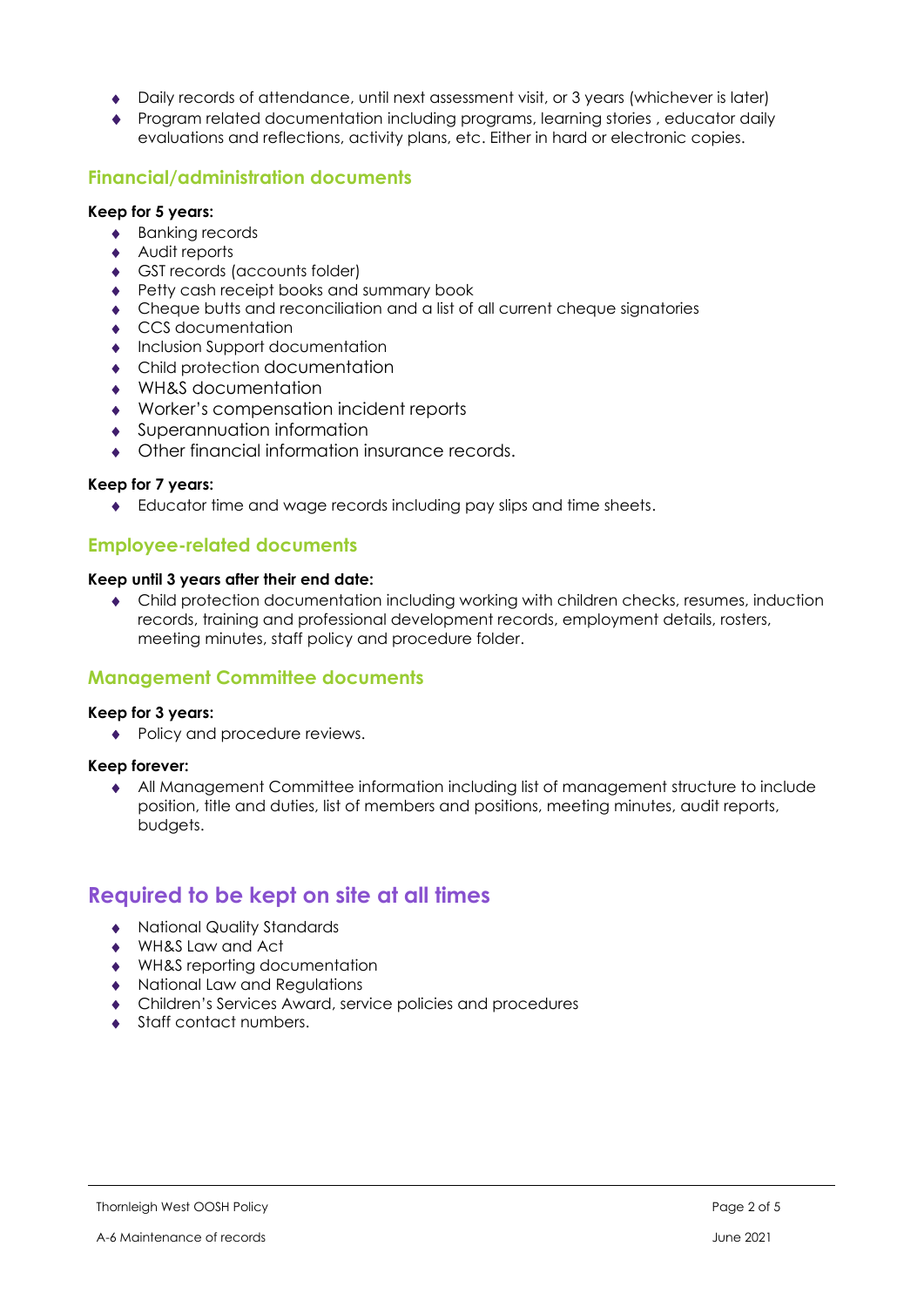# **Document storage and disposal**

### **Storage**

- Educators and Management will ensure that all family files are kept in the nominated and secure place, ensuring that records are kept confidential, left locked and not accessible to others during the course of the daily operations.
- All documents will be kept on premises during the current calendar year (financial year for financial documents), then stored in clearly labelled archive boxes in storage facility once a new year begins.
- TWOOSH electronic files are stored on One drive, a cloud-based system to reduce risk of loss of files. CCS is run on a cloud system to prevent loss of attendance and billing documents and information. The Xero accounting program is also run on a cloud system. Cloud-based systems are assumed to have sufficient backups unless informed otherwise by the provider.
- Centre laptops are locked up each night and the main computer is password protected. The Director, Assistant Directors, or allocated responsible person for that shift are the only Educators allowed access to the main computer. Director or Assistant Directors may allow access to additional Educators, provided the Director or Assistant Directors are in attendance.

### **Disposal**

When documents do not need to be kept any longer, TWOOSH will engage the services of a shredding company to destroy the documents appropriately.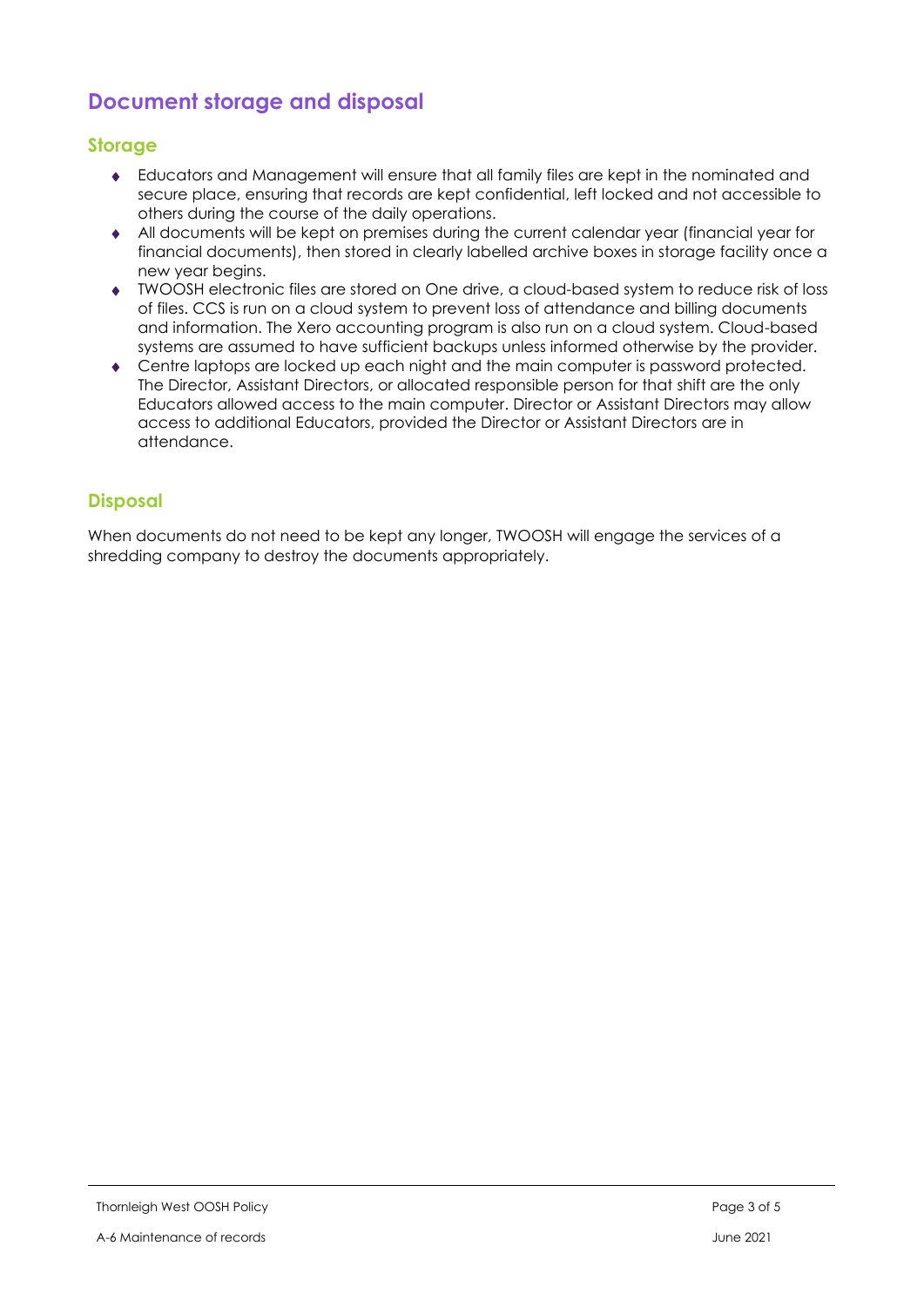## **Table 1: Records and documents required to be kept**

| Records and documents required to be kept at the service (National Regulations 183)                                                                           |                                                                                                                      |                                                                                                                       |                             |  |
|---------------------------------------------------------------------------------------------------------------------------------------------------------------|----------------------------------------------------------------------------------------------------------------------|-----------------------------------------------------------------------------------------------------------------------|-----------------------------|--|
| <b>Type of record</b>                                                                                                                                         | <b>Responsibility</b>                                                                                                | <b>Timeframe</b>                                                                                                      | <b>Reference</b>            |  |
| <b>Evidence of current</b><br>public liability<br>insurance<br>Note: Does not apply if<br>the insurance is<br>provided by a state or<br>territory government. | Approved provider<br>Family day care<br>educator                                                                     | Available for<br>inspection at service<br>premises or family day<br>care office                                       | Regulations 29, 30,<br>180  |  |
| <b>Quality Improvement</b><br>Plan                                                                                                                            | Approved provider                                                                                                    | Current plan is to be<br>kept                                                                                         | Regulations 31, 55          |  |
| Child assessments                                                                                                                                             | Approved provider<br>Family day care<br>educator                                                                     | Until the end of 3 years<br>after the child's last<br>attendance                                                      | Regulations 74, 183         |  |
| Incident, injury,<br>trauma and illness<br>record                                                                                                             | Approved provider<br>Family day care<br>educator                                                                     | Until the child is 25<br>years old                                                                                    | Regulations 87, 183         |  |
| <b>Medication record</b>                                                                                                                                      | Approved provider<br>Family day care<br>educator                                                                     | Until the end of 3 years<br>after the child's last<br>attendance                                                      | Regulations 92, 183         |  |
| Child attendance                                                                                                                                              | Approved provider<br>Family day care<br>educator                                                                     | Until the end of 3 years<br>after the last date on<br>which the child was<br>educated and cared<br>for by the service | Regulations 158-159,<br>183 |  |
| Child enrolment                                                                                                                                               | Approved provider<br>Until the end of 3 years<br>after the child's last<br>Family day care<br>attendance<br>educator |                                                                                                                       | Regulations 160, 183        |  |
| Death of a child while<br>being educated and<br>cared for by the<br>service                                                                                   | Approved provider<br>Until the end of 7 years<br>after the death                                                     |                                                                                                                       | Regulations 12, 183         |  |
| Record of service's<br>compliance history                                                                                                                     | Approved provider                                                                                                    |                                                                                                                       | Regulation 167              |  |